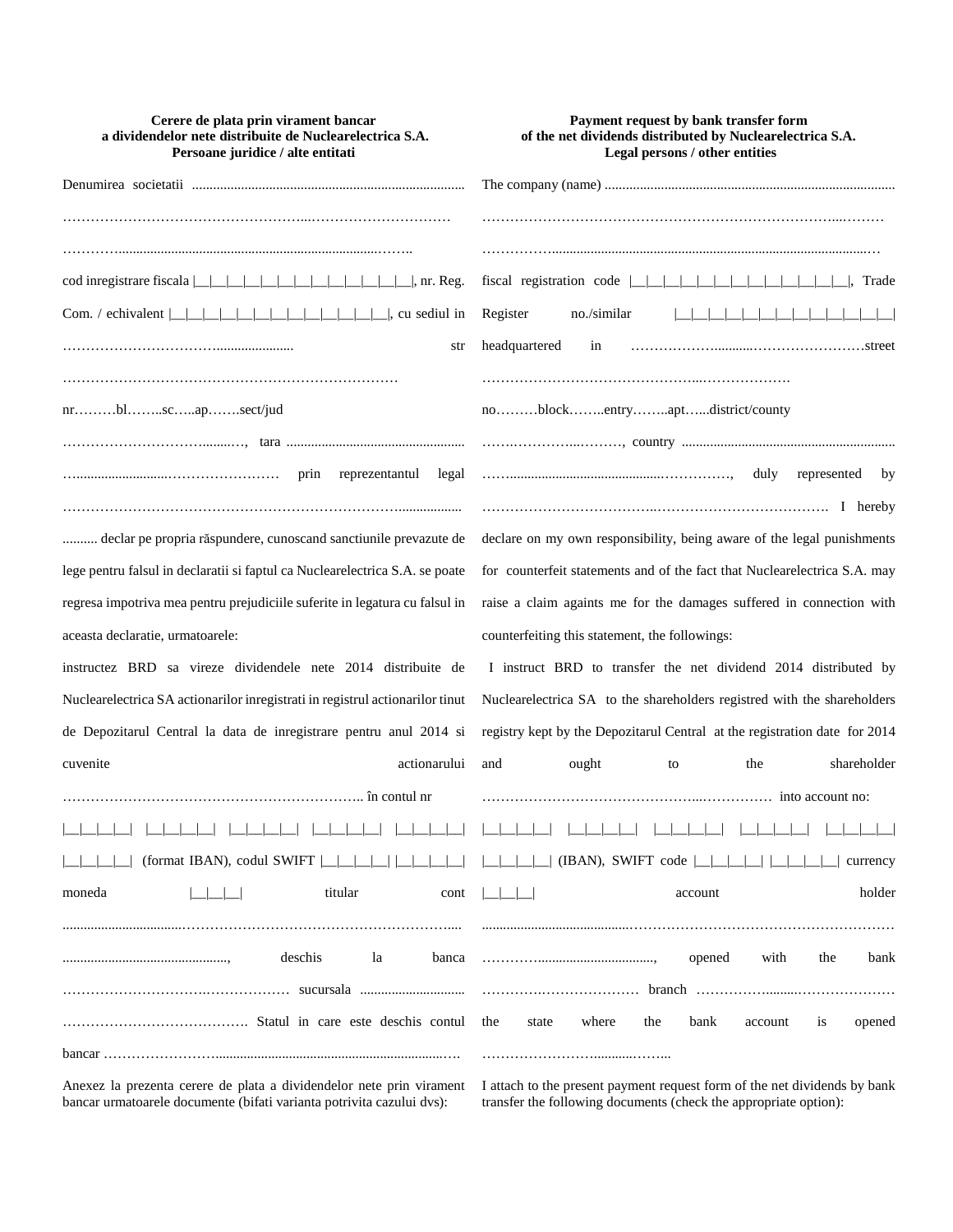# Pentru **viramentele in alte banci decat BRD,** anexez:

- copie extras de cont certificat de banca unde se solicita transferul dividendelor sau document doveditor emis de banca din care sa reiasa titularul contului bancar mai sus mentionat

In calitate de **rezident fiscal \*)in Romania,** anexez:

- copie act de identitate al reprezentantului legal sau dupa caz al mandatarului actionarului, in termen de valabilitate - carte/buletin de identitate cu CNP pentru cetatenii romani sau pasaport cu numar de identificare pentru cetatenii straini

- copie certificat de inregistrare al actionarului cu cod unic de inregistrare sau alt document echivalent care sa ateste inregistrarea actionarului la autoritatea competenta

- copie certificat constatator/document echivalent emis de autoritatea competenta nu mai vechi de 3 luni care sa mentioneze reprezentantul legal al actionarului

- procura speciala notariala in original sau copie legalizata

In calitate **de nerezident fiscal \*) in Romania**, anexez:

- copie act de identitate al reprezentantului legal sau, dupa caz al mandatarului actionarului, in termen de valabilitate – carte/ buletin de identitate cu CNP pentru cetatenii romani sau pasaport cu numar de identificare pentru cetatenii straini

- copie certificat de inregistrare al actionarului cu cod unic de inregistrare sau alt document echivalent care sa ateste inregistrarea actionarului la autoritatea competenta din tara de origine

- copie certificat constatator/document echivalent emis de autoritatea competenta din tara de origine nu mai vechi de 3 luni care sa mentioneze reprezentantul legal al actionarului

- procura speciala notariala in original sau copie legalizata

In calitate **de nerezident fiscal \*) in Romania**, doresc invocarea aplicarii prevederilor fiscale mai favorabile, prevazute de catre Conventia de evitare a dublei impuneri incheiat intre Romania si tara mea de rezidenta, respectiv …………………[se va indica statul de rezidenta fiscala] pentru care voi furniza anexa:

- certificat de rezidenta fiscala, in original/ copie legalizata, apostilat/supralegalizat, daca este cazul, insotit de traducerea autorizata in romana, in termen de valabilitate

- date de contact:

……………….…………………………………………………. (recomandabil pentru comunicari in caz de neclaritati)

#### In calitate de **fond de pensii**, anexez:

- copie act de identitate al reprezentantului legal al societatii de administrare a fondului, in termen de valabilitate- carte/buletin de identitate cu CNP pentru cetatenii romani sau pasaport cu numar de identificare pentru cetatenii straini

- copie certificat constatator al societatii de administrare a fondului nu mai vechi de 3 luni care sa mentioneze reprezentantul legal al societatii de administrare a fondului

- copie certificat inregistrare sau alt document echivalent emis de autoritatea competenta pentru societatea de administrare a fondului

- copie decizie a autoritatii de reglementare care sa ateste autorizarea societatii de administrare a fondului si a fondului de pensii

- in cazul fondurilor de pensii nerezidente fiscal in Romania: certificat de rezidenta fiscala, in original sau in copie legalizata, apostilat/supralegalizat, daca este cazul, insotit de traducerea autorizata in romana, in termen de valabilitate

- o declaratie pe proprie raspundere a reprezentantului legal al societatii de administrare a fondului care sa ateste ca autorizarea societatii de administrare a fondului si a fondului de pensii este valabila la data

## For **transfers in other banks than BRD**, I attach hereto:

- copy of the statement of account certified by the bank where the dividends are requested to be transferred or other document issued by the bank revealing the holder of the bank account mentioned above.

As **fiscal resident \*) in Romania**, I attach hereto:

- copy of the valid identity documents of the legal representative or, as the case may be, of the proxy – the identity bulletin /card with CNP for the Romanian citizens or passport with identification number for foreign citizens copy of the valid identity document - identity bulletin/card with CNP for Romanian citizens or passport with identification number for foreign citizens.

- copy of the certificate of incorporation with fiscal identification code of the shareholder or equivalent attesting the registration of the shareholder with the competent authority

- copy of the ascertaining certificate issued by Trade Registry/ equivalent issued by the competent authority no older than 3 months mentioning the legal representative of the shareholder

- notarized special power of attorney in original or notarized copy As **non-fiscal resident\*) in Romania** , I attach hereto:

- copy of the valid identity documents of the legal representative or, as the case may be, of the proxy – the identity bulletin /cardwith CNP for the Romanian citizens or passport with identification number for foreign citizens

- copy of the certificate of incorporation with fiscal identification code of the shareholder or equivalent attesting the registration of the shareholder with the competent authority from its own country

- copy of the ascertaining certificate/equivalent issued by the competent authority from its own country no older than 3 months mentioning the legal representative of the shareholder

- notarized special power of attorney in original or notarized copy

As **non-fiscal resident\*) in Romania** , I would like to invoke the application of the more favorable tax provisions, as provided by the Double tax treaty concluded between Romania and my country of residence, namely ……….................................[please specify country of fiscal residence] and as such attach hereto:

valid tax residence certificate, in original/ legalized copy, apostilled/supralegalized, if applicable, together with authorized translation into Romanian language

- contact details:

…………..………………………………………………………….

(recommended for additional clarifications)

# As **pension fund**, I attach hereto:

- copy of the valid identity documents of the legal representative of the investment management company managing the fund – the identity bulletin /card with CNP for the Romanian citizens or passport with identification number for foreign citizens

- copy of the ascertaining certificate of the investment management company managing the fund no older than 3 months mentioning the legal representative of the investment management company

- copy of the certificate of incorporation or equivalent attesting the registration of the investment management company with the competent authority

- copy of the decision of the regulating authority attesting the autorization of the investment management company and of the pension fund

- in case of fiscal non-resident pension fund: valid tax residence certificate, in original/or a legalized copy, apostilled/supralegalized, if applicable, together with authorized translation into Romanian language

- a statement of the legal representative of the investment management company on his own responsibility attesting the validity of the authorization of the investment management company and pension fund at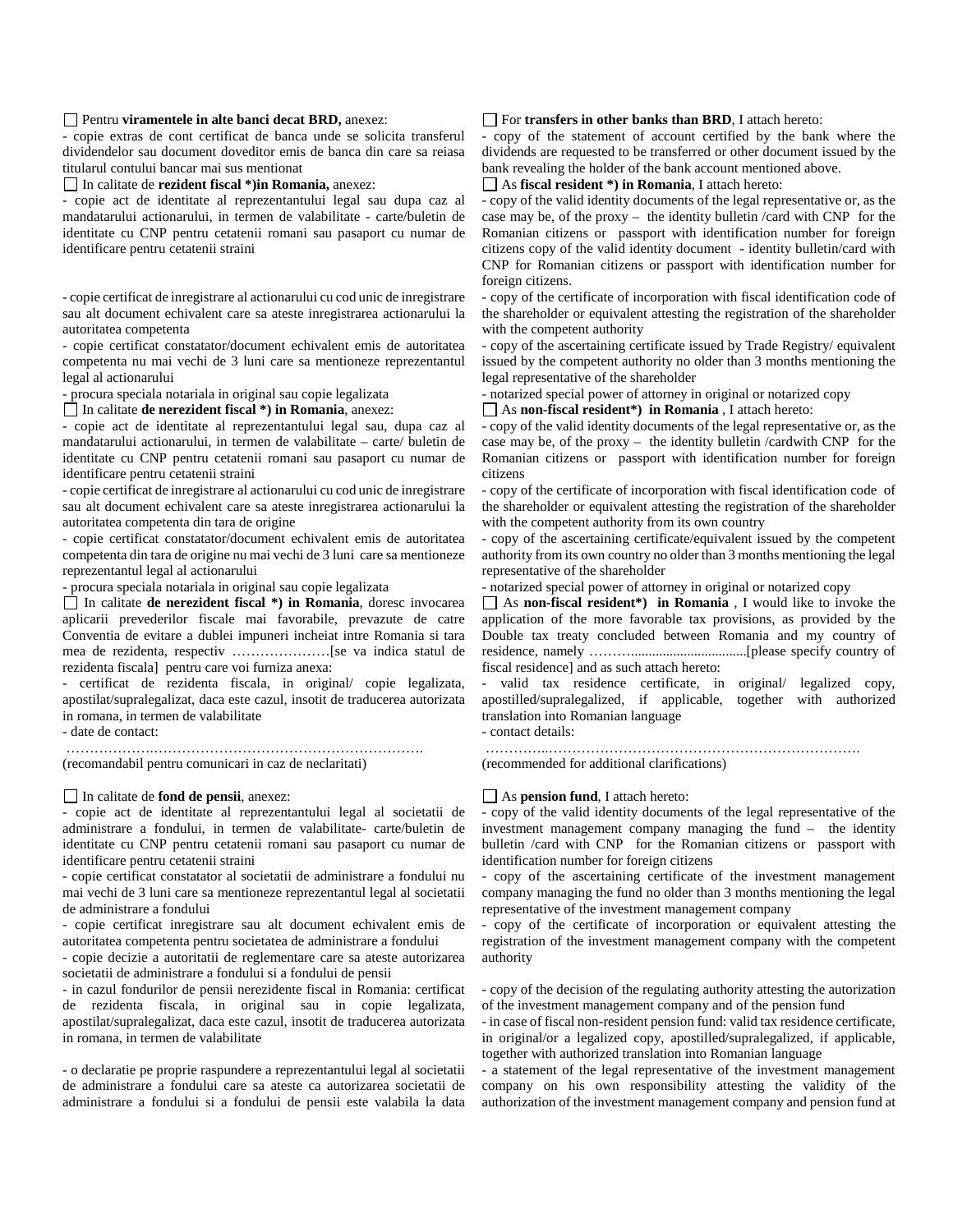efectuarii platii, daca reprezinta fonduri de pensii nerezidente astfel cum sunt ele definite in legislatia statului membru al Uniunii Europene sau in unul dintre statele AELS si daca sunt disponibile informatii cu privire la site-ul oficial al autoritatii de reglementare din tara de origine unde poate fi verificat statutul de fond de pensii.

#### **NOTA:**

• Toate documentele suport inmanate la ghiseele bancare in copie simpla vor fi **certificate pentru conformitate cu originalul si semnate** de actionar/ imputernicitul acestuia. Suplimentar, **BRD va verifica si va certifica copiile documentelor prezentate de actionari cu documentele in original aduse de acestia la unitatile BRD.**

• **Titularul contului bancar** in care se solicita transferul dividendelor nete poate fi doar actionarul sau, dupa caz, imputernicitul acestuia.

• Comisioanele bancare BRD pentru plata dividendelor nete in RON sunt suportate de Nuclearelectrica S.A.

• **Actionarii nerezidenti fiscal in Romania care doresc aplicarea prevederilor mai favorabile ale conventiei de evitare a dublei impuneri incheiate intre Romania si tara lor de rezidenta**, trebuie sa prezinte pana la data platii, **dar nu mai tarziu de 15 decembrie 2015,** certificatul de rezidenta fiscala in original/copie legalizata, apostilat/supralegalizat, daca este cazul, impreuna cu traducerea autorizata a acestuia in limba romana, in termen de valabilitate, precum si detalii de contact pentru eventuale clarificari asupra certificatelor de rezidenta fiscala.

**Daca certificatul de rezidenta fiscala nu este transmis inainte de sau in ziua platii dividendelor, Nuclearelectrica SA va retine impozitul pe dividende din dividendul brut in cota prevazuta de lege.**

• Formularul de cerere de plata a dividendelor nete prin virament bancar impreuna cu documentele suport mentionate in acesta pot fi transmise si **prin posta**, cu scrisoare recomandata, la adresa: "Directia Titluri -BRD METAV- Corp A2, str. Biharia nr. 67-77, sector 1, Bucuresti, Romania".

In aceasta situatie documentele suport solicitate in prezentul formular in copie simpla vor fi transmise in **copie legalizata** (cu exceptia certificatului constatator de la Registrul Comertului / documentului echivalent emis de autoritatea competenta care atesta calitatea de reprezentant legal si care se poate depune in copie conforma cu originalul).

• **In situatia in care documentele suport sunt emise int-o alta limba decat limba romana, acestea trebuie depuse apostilate/supralegalizate, daca este cazul, si in traducere legalizata in limba romana (**cu exceptia certificatului/documentului echivalent emis de autoritatea competenta care atesta calitatea de reprezentant legal si care se poate depune in traducere legalizata in limba engleza)**.**

• **BRD va efectua plata dividendelor nete in cel mult o zi lucratoare (sau cel mult zece zile lucratoare in cazul actionarilor nerezidenti care depun certificate de rezidenta fiscala) de la data primirii de catre BRD a cererii de plata, insotita de documentele suport complete si corecte si a eventualelor clarificari solicitate.** Data creditarii conturilor bancare ale actionarilor depinde de circuitul interbancar si de lantul de banci corespondente.

• **Plata dividendelor nete cuvenite actionarilor Nuclearelectrica S.A. este supusa prevederilor generale in materia prescriptiei, fiind prescriptibila in termen de 3 (trei) ani incepand cu data de stabilita de AGA pentru inceperea platilor dividendelor.**

the payment date, if it is a non-resident pension fund as defined by the laws of the European Union member state or in one of the AELS states and if is availableinformation regarding the official website of the regulating authority where the statute of pension fund could be verified

### **NOTE:**

• All the supporting documents handed over to the bank desks in simple copy must be marked as certified true copy under the signature of the shareholder/its proxy. Additionally,BRD will verify and will certify the copy of the documents which are presented by the shareholders with the originals documents.

- **The holder of the bank account** in which the transfer of the net dividends is requested can only be the shareholder or its proxy, if applicable.
- BRD's banking commissions for the payment of the net dividends in RON are born by Nuclearelectrica S.A.

• **Shareholders NON fiscal residents in Romania who want to benefit from the more favorable provisions of the avoidance of double taxation treaties concluded between Romania and their resident country** must provide until the date of the payment, **but not later than December 15, 2015,** a valid tax residency certificate, in original/legalized copy, apostilled/supralegalized, if applicable, accompanied by authorized translation into Romanian language, as well as contact details for further clarifications related to fiscal certificates.

# **If the tax certificate is not supplied prior or on the payment date, Nuclearelectrica SA will deduct withholding tax from the gross amount at the rate provided by the law.**

• The payment request form of the net dividends by bank transfer, accompanied by the supporting documents mentioned therein may be sent by **registered mail** to: "Directia Titluri -BRD METAV - Corp A2, str. Biharia nr. 67-77, sector 1, Bucuresti, Romania".

In this case, the supporting documents requested in this payment request form in simple copy must be transmitted in **notarized copy** (excepting ascertaining certificate /equivalent document issued by the competent authority atesting legal representative which can be submitted as certified true copy).

• **In case the supporting documents are issued in other language than Romanian, these must be submitted apostilled/supralegalized, if applicable and in notarized translation into Romanian language as well** (excepting ascertaining certificate /equivalent document issued by the competent authority atesting legal representative which can be submitted in notarized translation in English language).

• **BRD shall make the payment of the net dividends in maximum one banking day (or ten banking days in case of non-residents who submitted tax certificates) from the date of receiving by BRD of the payment request accompanied by correct and complete supporting documents and any necessary clarifications requested**. The date of the crediting of the bank accounts of the shareholders depends on the interbanking circuit and the chain of the correspondent banks.

• **The payment of the net dividends to which Nuclearelectrica S.A.'s shareholders are entitled to are subject to the general statute of limitations, being prescriptible within three years starting with the date established by GMS to start the dividend payments.**